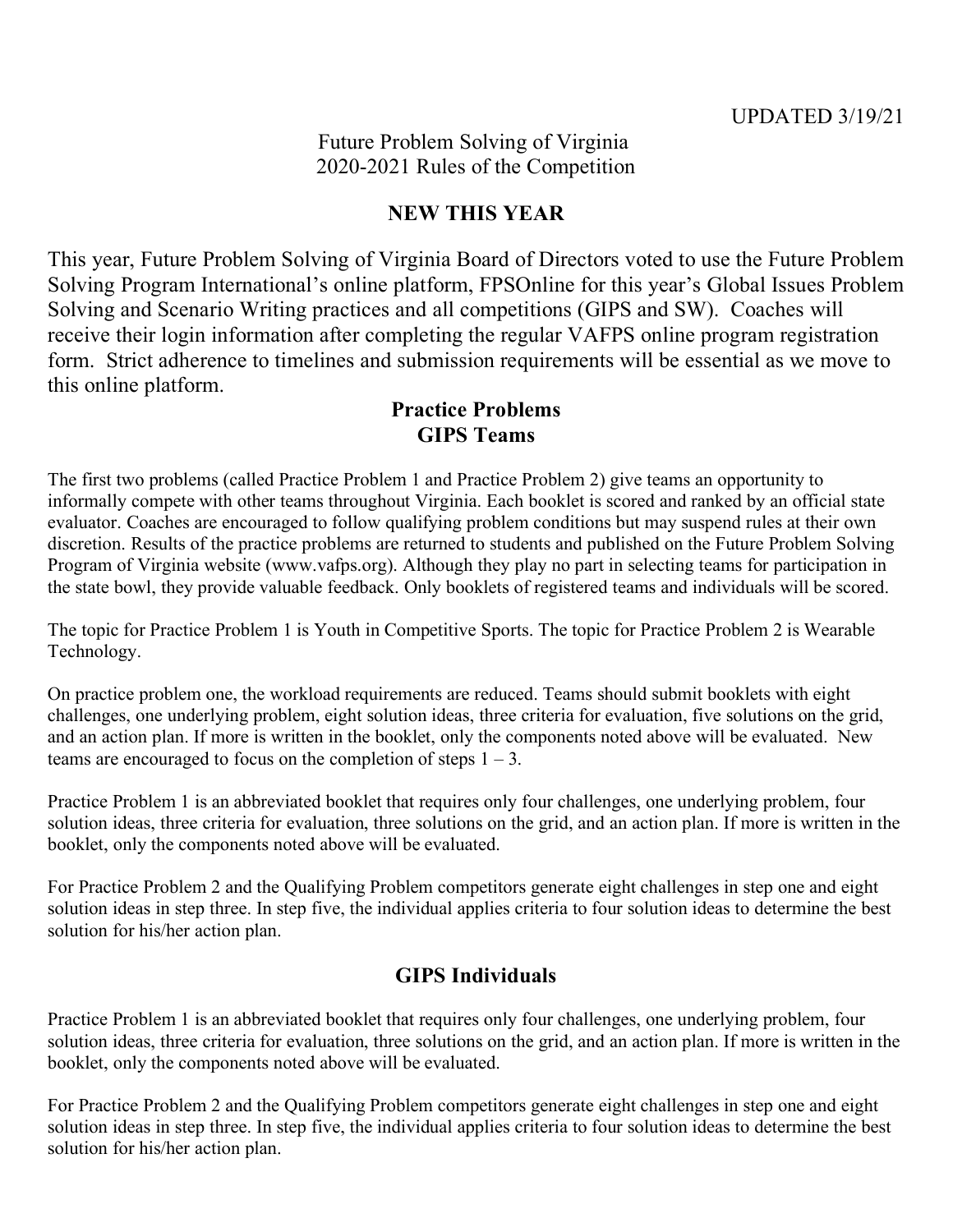Practice Problems and Qualifying Problem team and individual work must be completed in using the FPSOnline GIPS booklets (team and individual).

Coaches use the Virginia Training booklet (PP#1 only) for assisting teams with their understanding of the FPS process, and then transfer ideas to the online booklet prior to the submission date.

## **Qualifying Problem Protocols**

The topic of the Qualifying Problem will be Human Environmental Impact.

Booklets must be completed in one carefully-timed session lasting no more than two hours through the FPSOnline platform. The online platform will be opened for one week in order for coaches to plan with teams and individuals to complete the 2-hour timed Qualifying Problem. Specific directions for using the online platform for the Qualifying Problem will be emailed to coaches at least two weeks prior to the deadline for the QP submission.

Only four students may participate on a team submitting a booklet for competitive consideration on the Qualifying Problem. No substitutions may occur after the two-hour competition has begun. The grade level of the team member in the highest grade determines the competitive division of the booklet. Divisions are as follows:

Junior: grades 4 - 6 Middle: grades 7 - 9 Senior: grades 10 -12; Adult: post high school

The Qualifying Problem future scenes are not to be opened prior to the problem solving session, either by team members or coaches. The future scene becomes accessible once one member of the team logs into the system, and begins the timed two hour session. Coaches are encouraged to provide reminders of this as they schedule their QP session. Accounts will not be reset without the coach providing written notice to the Rules Committee at which time the level of penalty will be determined.

Timing of the problem solving session will begin when the first student logs in to their FPSOnline account and opens the "Go to Virtual Booklet." Reading of the future scene must be included in the two-hour time limit.

No written or electronic materials relating to the topic of Human Environmental Impact or the Future Problem Solving process may be used by students, displayed in the room or online where booklets are being prepared. All reference materials, except dictionaries and thesauruses, are also prohibited.

Participants may not use electronic devices (including calculators, spell checkers, electronic thesauruses, dictionaries). Additionally, participants using the FPSOnline system must not have more than four tabs/apps (FPSOnline booklet, the Human Environmental Impact future scene, dictionary/thesaurus tool and a communication app) open on any combination of electronic devices, including but not limited to computer, laptop, phone, tablet, etc., for use in the competition. Students are permitted to use their phone for additional communication (talking to specific teammates, sharing photos of ideas noted on Post-It notes or scratch paper). Exceptions for special circumstances must be requested in a written request to the Affiliate Director in advance.

Coaches may not be present in the same room as or in online meeting platforms with their team during the problem solving session. Other adults may supervise students in the room as long as interaction is limited to issues of supervision and security. Coaches whose teams are working totally virtually may receive email or school division platform (Schoology, Canvas, Google Classroom, etc.) messages from teams experiencing technical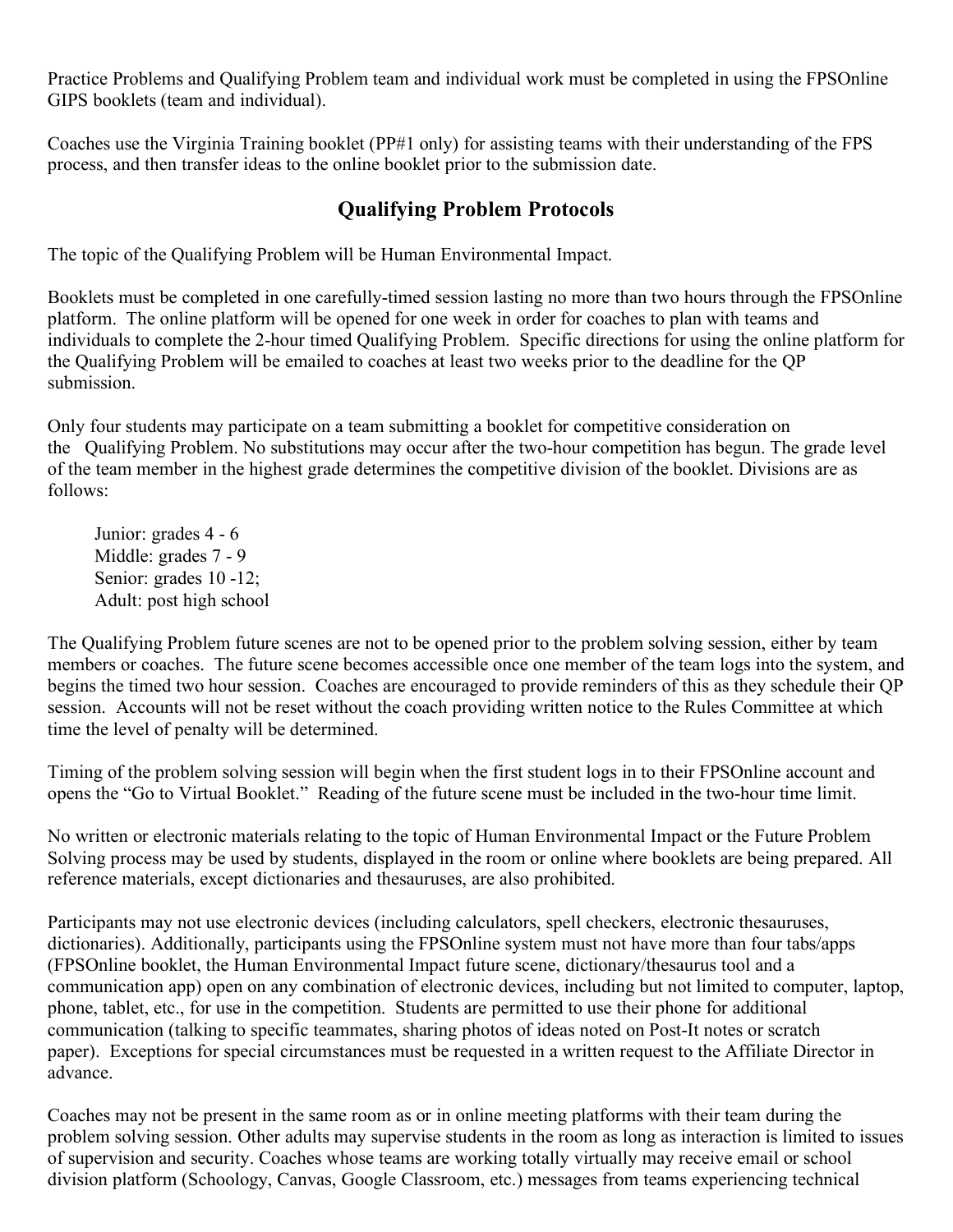issues with the FPSOnline platform, so that coaches can either troubleshoot for the team or pass their concern to the Affiliate Director. Communication with Affiliate Director during competition completion must be through text messaging and come directly from the coach. The coach should encourage the team to keep working recording ideas on paper, in the FPSOnline or virtual meeting platform chat so they can be later recorded in the team's booklet. The need for an extension of time for a given team will be determined by the Affiliate Director with advice from the FPSPI Technical Support Team.

If teams are competing face-to-face, coaches may monitor student behavior from outside problem solving rooms, in hallways, or adjoining rooms. If a coach must enter the room to attend to an emergency or disruption, extra care must be taken to avoid any discussion of Future Problem Solving. Should an emergency occur causing an interruption in the problem solving session, additional time corresponding to the length of the interruption should be extended to affected teams. If the disruption impacts the entire team and warrants an extension of time be granted on the online system, a text should be made immediately to the Affiliate Director via text message.

Coaches are responsible for ensuring that all team participants are familiar with the rules of the competition. The coach and each student must also sign the statement affirming adherence to the rules through the Qualifying Problem Honor Code document emailed to vafpsforms@gmail.com no later than 24 hours after the completion of the timed QP session before an entry can be certified for competitive ranking.

If a team member violates a rule of the Qualifying Problem, the coach must inform the state director before submitting the booklet. The Rules Committee will handle all charges of rules violations and interpret the rules of the competition. This committee may assess penalties, up to and including disqualification, as they deem appropriate. Coaches may disqualify one of their own teams for any behavior he/she considers inappropriate.

All entries must be submitted no later than 8:00 AM on Saturday, February 6, 2021. Entries are defined as the GIPS online booklet and completed Honor Code and signed Publication Release forms. Forms should be emailed to vafpsforms@gmail.com.

# **Qualifying for the State Bowl**

State bowl bids are based solely on results of Qualifying Problem booklets.

All booklets are evaluated and rank ordered in the first round. Booklets receiving a rank of one or two are reevaluated in the second round. Each Round Two booklet is assigned a TRS (total rank sum) which is the sum of a team's ranks after successive rounds of evaluation. The TRS range is 2-8 (for example: 1+1=2, 2+1=3, 2+6=8).

District bids are filled first, with the best team(s) in each geographic district invited, up to the guaranteed allocation per grade level division.

If a clear winner cannot be determined after round two, booklets go to a third round of head-to-head competition among teams within a particular district. After district bids are determined, all remaining second round teams are placed in the at-large pool.

Each division's allocation of at-large bids will be filled according to the second round TRS. At-large slots are filled according to quality regardless of district. Some situations may require an additional third round run-off. After each division's at-large bid allocations are filled, stand-by teams may be selected from the highest-ranking teams remaining in the at-large pools.

At-large bid opportunities for yearlong individual competitors will be determined by the number of entries submitted in each division, and the quality of the submissions as determined by the Evaluation Director. Coaches may purchase memberships until Friday, January 3, 2020. Teams or yearlong individuals registering after the registration deadline will be assessed a late fee.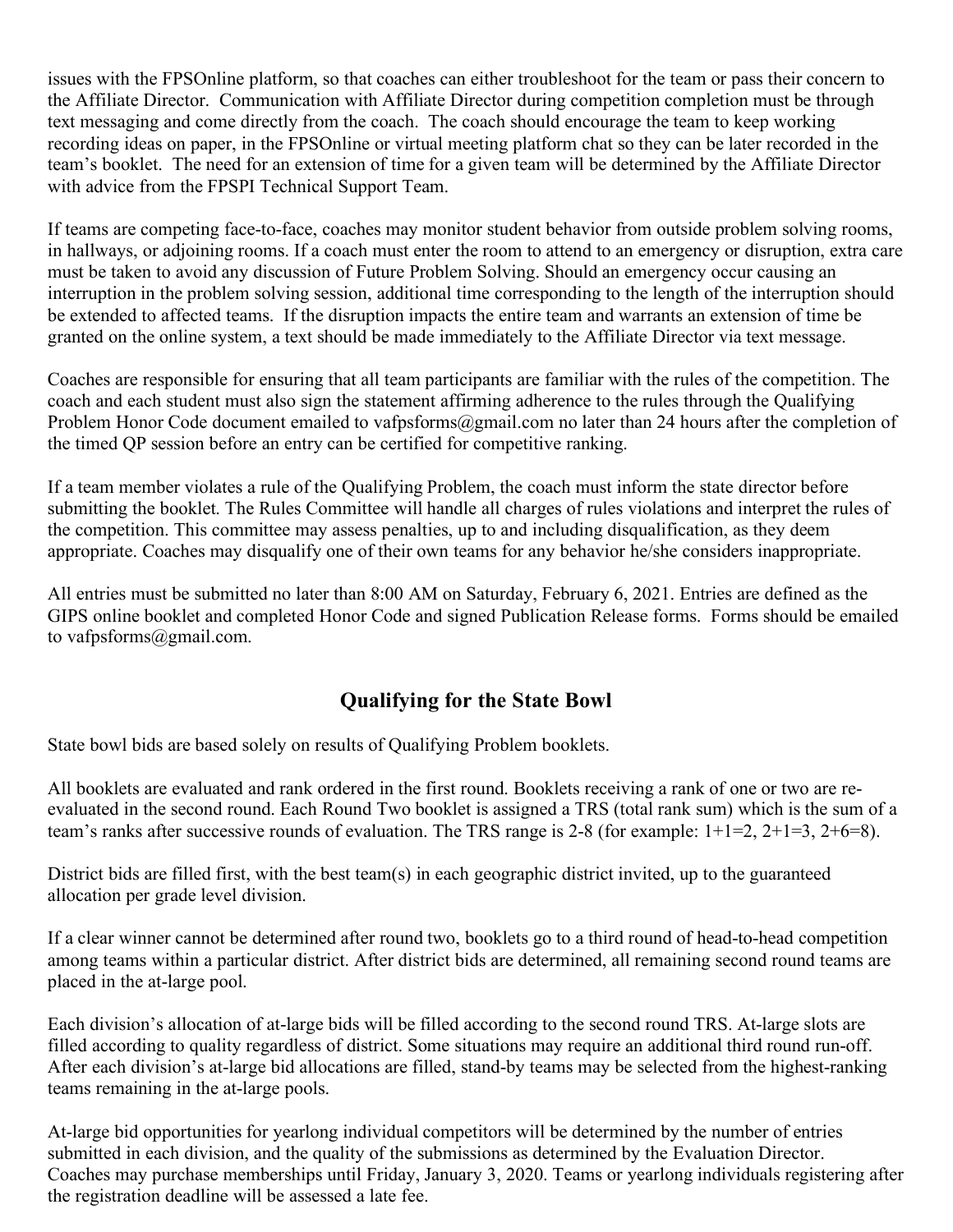Each evaluator is responsible for extrapolating and adding sub-scores, total scores, and ranks. All qualifying problem scoresheets will be re-checked for ranking accuracy. Any error in ranking which could affect a team's qualification for the State Bowl should be immediately reported to the State Director. Future Problem Solving of Virginia reserves the right to adjust the number of state bowl teams to include teams who did not receive a bid due to an error.

A team must be in good standing with the Virginia program to participate in the VAFPS state bowl.

### **Team Qualifying Problem Terms**

**At-large bids**—state bowl invitations to the best teams that did not qualify for a district bid, based on a predetermined allocation of at-large bids. The at-large pool is composed only of second round teams who did not win district bids.

**Bid**—an invitation to the state bowl.

- **Geographic district**—area in which all teams participating in Future Problem Solving, representing either public or independent schools or composed or sponsored in any other way, are assigned for the purpose of competing for district bids. Geographic districts are determined by the public school boundary of the locality.
- **District bid—state bowl invitation that is automatically extended to the highest-ranking team(s) in a particular** geographic district, based on an established allocation policy. The 2019-2020 formula is one bid for each geographic district in each grade-level division in which the geographic district participates and one bid for each additional ten registered teams.

**TRS (total rank sum)—sum of a team's ranks after successive evaluation rounds.** 

- **Stand-by team**—selected teams remaining in the at-large pools after bid allocation are filled. Selection will be based solely on booklet quality. If a division's at-large pool is empty, stand-by status will be awarded to the highest-ranking teams regardless of division. When a bid receiving team is unable to accept a state bowl bid, an invitation to participate in the competition will be extended to highest- ranking stand-by team.
- **Division**—competitive level of a team, based on grade level. (Junior: grades 4-6, Middle: grades 7-9, Senior: grades 10-12, Adult: post high school) The division of a team is based on the level of the student in the highest grade.
- **Host bid**—additional bid extended to state bowl host school. The host bid will be selected based on booklet quality after the district's bid allocation is filled.

### **The Individual Competition**

Individuals follow team competition rules in the booklet preparation and competition for a state bowl invitation. An Individual completes all six steps when preparing a booklet.

The number of state bowl invitations will be determined by division registrations and the quality of submissions. Slots are filled according to quality regardless of district.

During the state bowl competition, each individual will prepare a booklet using the official state bowl future scene. Individuals will complete all steps. The only difference between team and individual booklets will be the required number of challenges and solution ideas. (Individuals only write eight challenges, eight solution ideas, and apply criteria to four solution ideas.)

Ties, after two rounds of competition, will be broken through paired-comparison evaluation.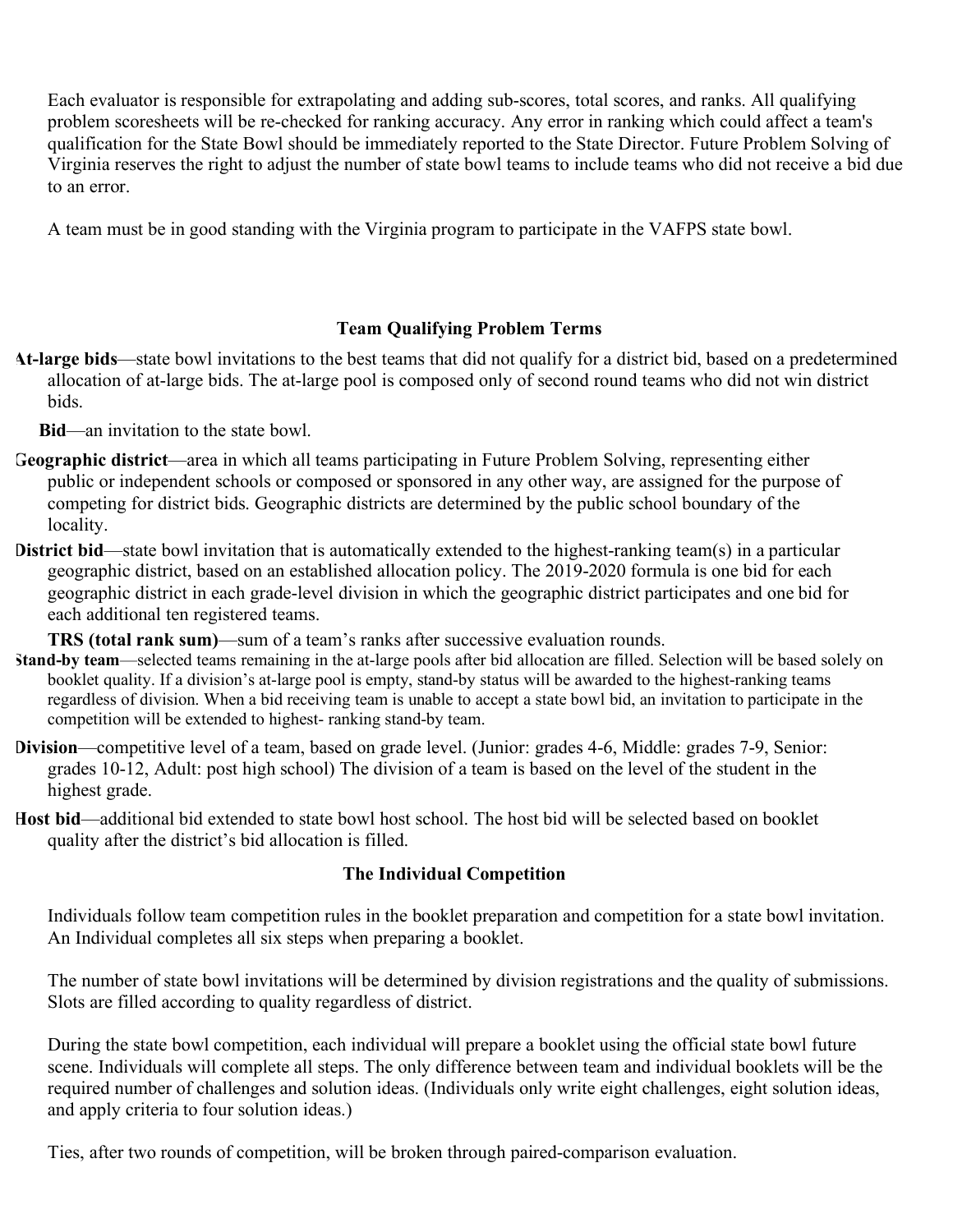Individuals must take part in the presentation competition with participants\* from their geographic district in the appropriate age division to be eligible for individual competition awards.

### **Presentation of the Action Plan Competition**

Guidelines and rules for the Presentation of the Action Plan and scoring guidelines for Virginia participants will be posted on the program website in advance of the Virginia state bowl and are included in the "Virtual State Bowl" document shared with coaches. Presentations will be submitted electronically to a FlipGrid code provided to each team through the Presentation of Action Plan Planning Document emailed to each coach by 8 AM on April 23. This code nor any team skit should be shared through any social networking platform. A violation of this Intellectual Property FPSPI Policy will result in the assessment of a financial penalty to team members, coach or family member responsible for posting.

## **State Bowl Protocols**

The topic of the State Bowl problem will be Personalized Medicine.

### Virtual State Bowl

Competitors will have access to the future scene through the online system at the time of their login. **Each team will set their 2-hour competition with teammates between 8 AM and 5 PM on April 23.** Once the team's booklet has been logged into by one team member, the online system begins counting down their 2-hours, so it is very important that coaches set an agreed upon time to complete their competition booklet with all team members. Team members are cautioned not to enter the competition until the predetermined time. Competition time will not be reset if a member accidentally logs in in advance of the rest of the team.

Each competitor must have a designated monitor present throughout the two hour competition. A monitor is defined as an adult (18+) who will oversee the competitor's participation in the virtual competition and be the point of contact should an emergency arise. Coaches must register monitors as part of the State Bowl registration.

The monitor may assist participants in finding the best place in which to work and should check that no written materials or electronic materials relating to the state bowl topic Personalized Medicine or the Future Problem Solving process are present since they may not be used during the competitive session. All reference materials, except dictionaries and thesauruses, are also prohibited.

Only four students may participate on a team submitting a booklet for competitive consideration. No substitutions may occur after April 3. The grade level of the team member in the highest grade determines the competitive division of the booklet. Grade level divisions are as follows:

Junior: grades 4 - 6 Middle: grades 7 - 9 Senior: grades 10 -12 Adult: post high school

Coaches are responsible for ensuring that all team participants are familiar with the rules of the competition. If a team member is found violating a rule of the state bowl, the matter will be adjudicated by the State Bowl Rules Committee.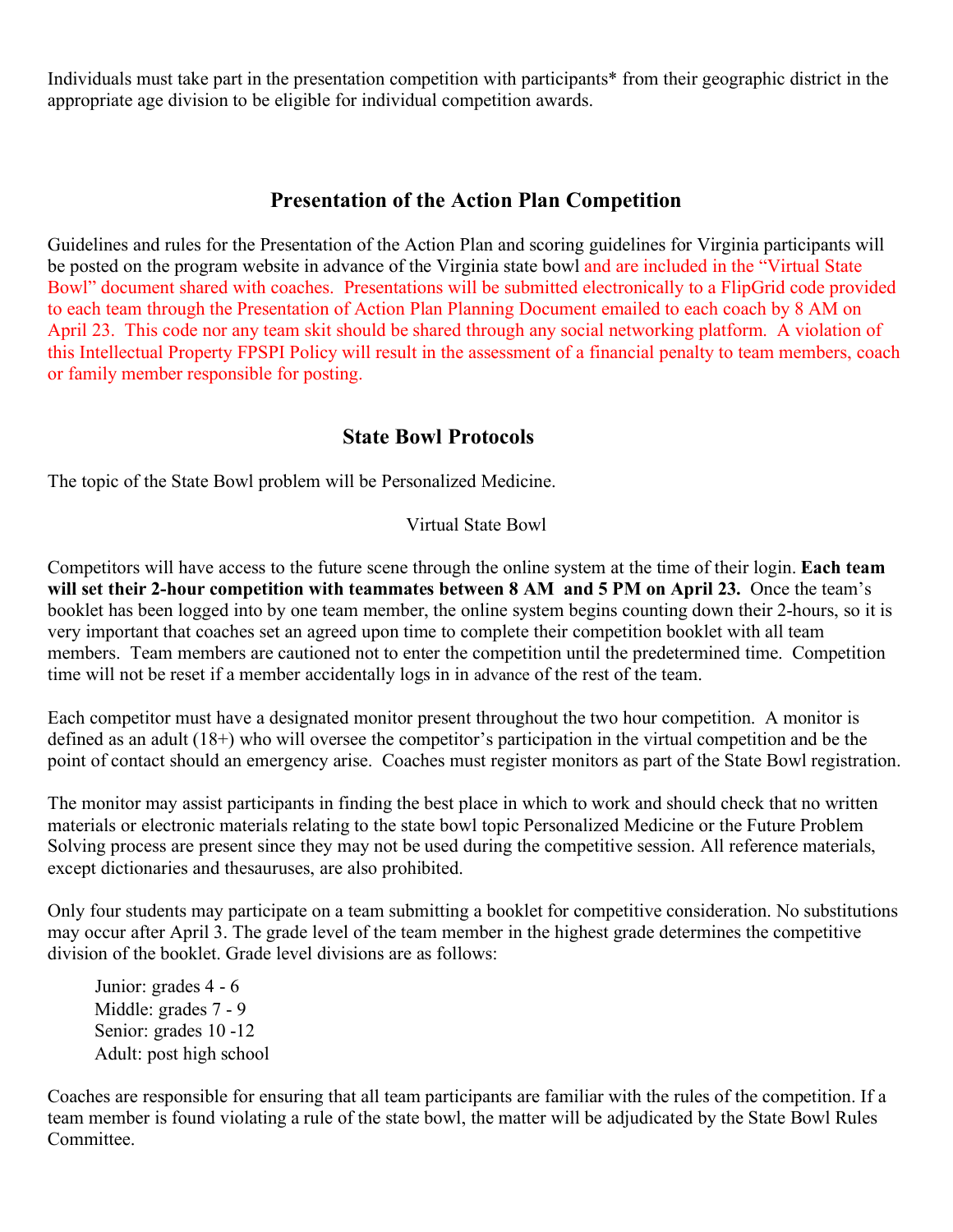Students should have a supply of scrap paper and/or Post-It notes and writing utensils in their work space. Teams may share snapshots of their notes or may use the chat feature in the online system to share ideas about the topic, future scene or the FPS process once the electronic booklet is opened. Any exchange of information prior to the team logging in is considered a violation.

Participants may use more than one device to access their FPSOnline account so that the future scene can be viewed on one device and the booklet on another. A maximum of four (4) tabs may be open on any combination of devices, FPSOnline booklet, FPSOnline future scene copy, online dictionary and one video meeting app (FaceTime, Google Hangout, Skype, etc.). Teams should not use other shared apps or programs for sharing ideas that can be copied and pasted into the FPSOnline platform. The platform does not accept the formatting code from other programs and the ability for the platform to function correctly requires that all work be keyed into the FPSOnline booklet. Participants should have no tabs open relating to the FPS process, the topic or research notes created prior to the start of the 2-hour timed competition session.

Coaches are responsible for ensuring that all team participants are familiar with the rules of the competition. The coach, each student and proctor must also sign the statement affirming adherence to the rules through the State Bowl Honor Code included in coach and proctor information before an entry can be certified for competitive ranking.

The Evaluation Director will supervise State Bowl evaluation.

The State Bowl Certification Committee will monitor state bowl evaluation procedures. Prior to announcement of results at the awards ceremony, the committee will certify that all established procedures were followed. The certified decision of the evaluators, announced at the state bowl, is final.

If an error is discovered that would have affected the first and second place rankings, the Executive Board may submit the names of affected competitors as alternates to the International Conference.

A team must be in good standing with the Virginia program to participate in the International Conference.

# **Community Problem Solving (CmPS)**

Virginia follows international evaluation guidelines to select CmPS project winners prior to the state bowl competition. For rules governing student projects eligible for international competition, refer to guidelines sent to each participating coach.

All teams and individuals that submit projects for the competition are invited to share their PSA and any photos they have taken during work on their project (can include screenshots of Zoom or Google Meets, students working on various aspects of the team's work on the FPS process or on the implementation of their plan). Awards are presented for winning projects. CmPS team participation at the bowl is limited to fifteen students and five adults. Additionally, first place CmPS projects meeting an eighty percent Virginia evaluation and guidelines set forth by the rules governing the international program in each division win the right to represent Virginia at the FPSP International Conference.

## **Scenario Writing**

In order to comply with the International calendar, Virginia's winners in each division are declared and submitted for International consideration in February. For rules governing scenario entries, refer to guidelines sent to each registered coach.